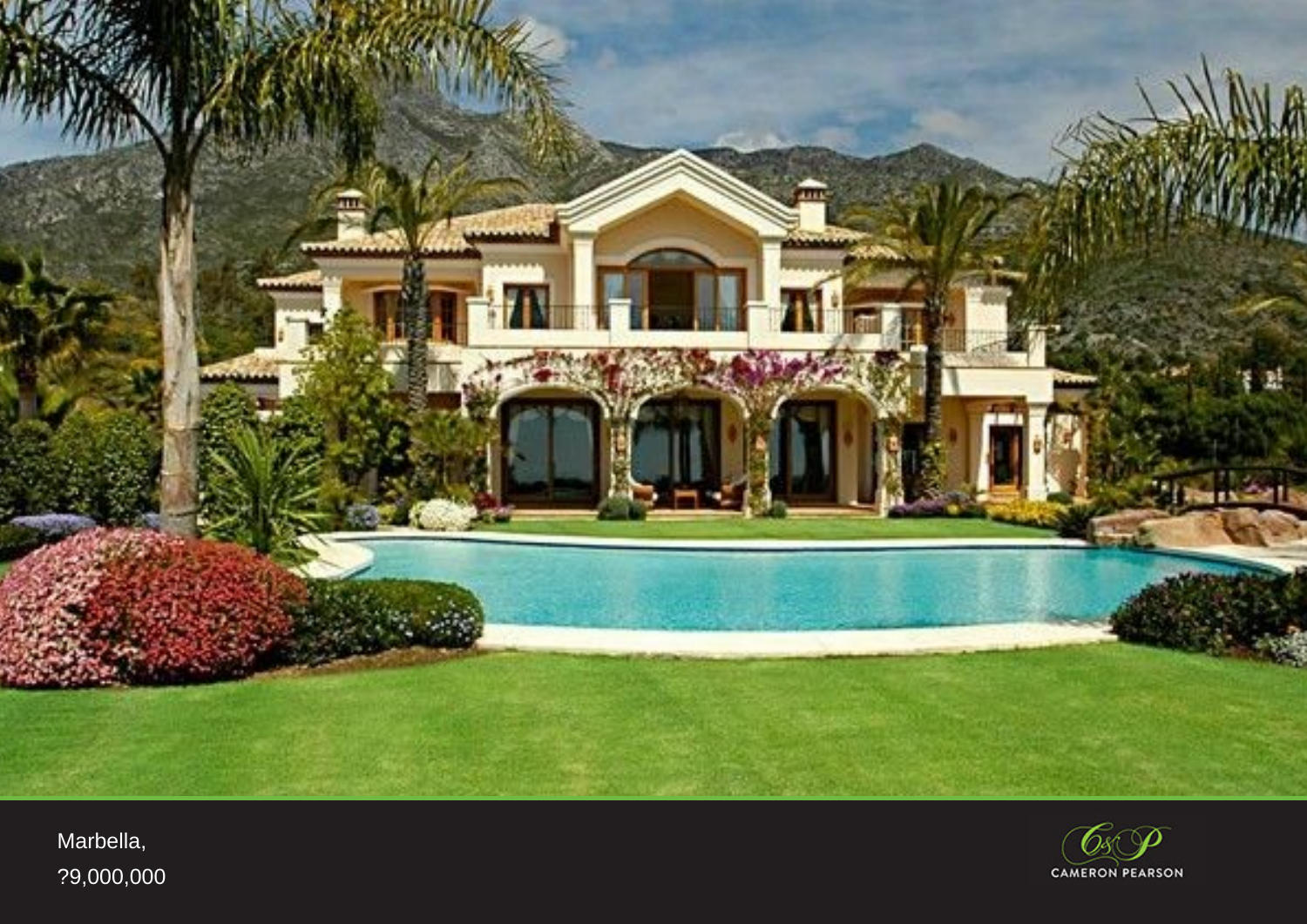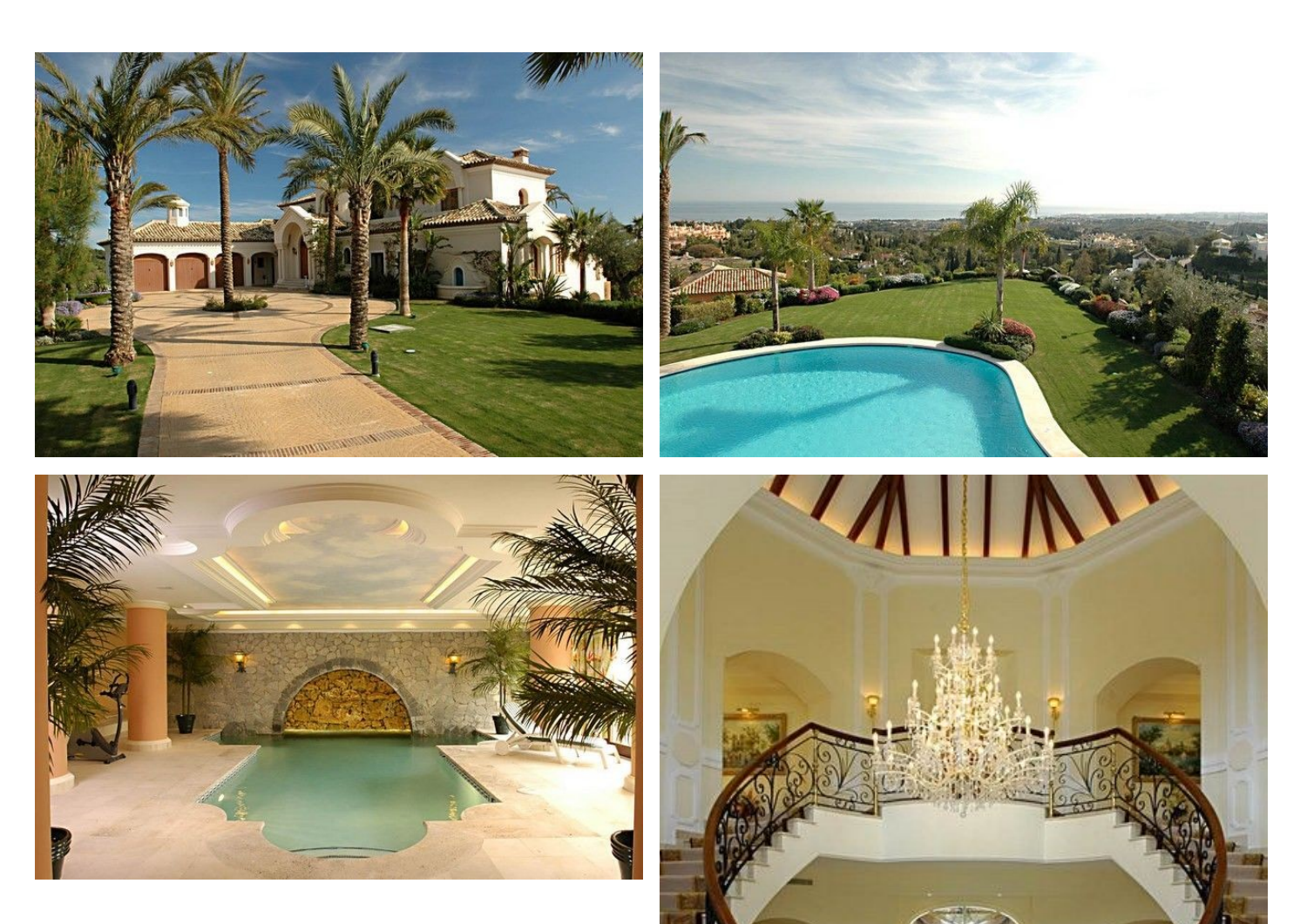

## ?9,000,000

## **9 Bedrooms** 9 Bathrooms

A 9 bedroom 9 bathroom classic residence with a large driveway leading up to the property where the spacious, imposing entrance hall has a double sweeping staircase. An ample drawing room leads onto a terrace, with a separate dining room and a family room with fireplace at both sides. The large kitchen has a breakfast area and is fully equipped. On this level there are four bedrooms with en suite shower rooms. At garden level there is a cinema room with adjoining bar, indoor swimming pool with relaxation room and whirlpool, a steam bath, a sauna, a shower room with a changing room, a wine cellar, storerooms, a Staff apartment and laundry room. The master bedroom suite has high vaulted ceilings and a fireplace, a large dressing area, a bathroom en suite with Jacuzzi and shower. It enjoys a private terrace. Three guest bedrooms en suite complete this level.

- $\bullet$  Modern  $\bullet$
- Ocean View
- $\bullet$  Patio
- Terrace
- Modern No Main Road
	- **Off Street Parking**
- Patio **Calculation Catch Act of Swimming Pool**